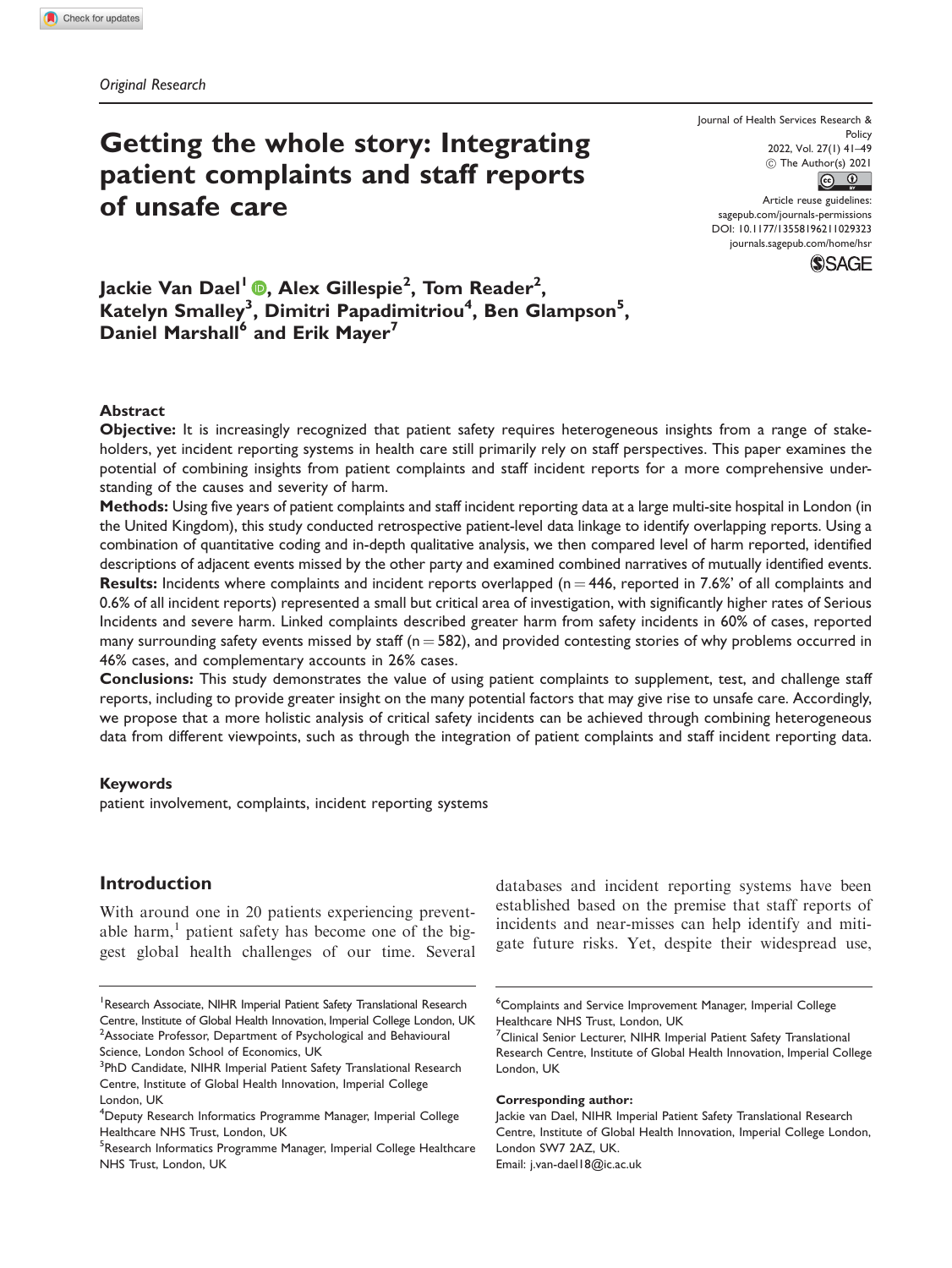cost, and a wealth of consequent data, their impact on improving safety has remained unclear.<sup>2,3</sup>

Contrary to the ambition of transforming incident reporting systems into epidemiological models of adverse events, it is becoming increasingly clear that reported incidents often reflect trends in cultures of learning and reporting, rather than actual patterns of unsafe care. $4$  The insights that staff provide on the causes and severity of incidents rely on a range of factors, including a hospital's safety culture, a staff member's personal sense-making of whether poor outcomes are avoidable and classify as reportable incidents, and the purposes and structure of their respective mechanisms for reporting. Due to these considerations, the importance of supplementing, testing, and challenging internal understandings of safety within health care organizations has been suggested.<sup>5</sup> In this paper, we propose that increased linkage of heterogeneous datasets provided by different stakeholders, and in particular patients and staff, may be an important source of insight towards this end.

# The potential value of combining patient and staff datasets for patient safety

Patient-generated data can be considered a valuable source of safety insight for a number of reasons. Patients are independent from a hospital's norms and culture, meaning they are not influenced by safety culture limitations that shape staff reporting (e.g. fear of blame), $6-8$  and can detect problems when internal systems fail (e.g. such as reflected in the Mid-Staffordshire Inquiry).9 Further, while staff's sense-making of safety is shaped by professional practice and often focuses on biomedical explanations for harm, patients tend to report on socio-structural factors (e.g. institutional processes, missed concerns), which are known contributory factors to adverse events, and critical for the improvement of systems for safer care.<sup>10–12</sup> Unlike staff (who are limited by their episodic interactions with patients), patients are also able to identify problems across space and over time, including issues across visits and outside of organizational boundaries (e.g. care continuity breakdowns, failed care coordination).<sup>13</sup> Finally, while staff are limited by the structured and predefined nature of incident reporting systems, $^{14}$  patients can provide complex stories of the pathway to harm, including how problems might inter-relate and unfold over time.

These differences suggest that combining patient and staff datasets on safety may have two important contributions. First, by combining heterogeneous data generated by different stakeholders (i.e. patients and staff), differential aspects of unsafe care may be highlighted, and contribute to a more comprehensive view of the many social, clinical, psychological factors that give rise to unsafe care. Second, analysing the patient's viewpoint can provide a frame of reference to interpret staff narratives of unsafe care, which can challenge internal assumptions about safety or highlight informational gaps in datasets generated from singular viewpoints.

# Current study and theoretical underpinnings

In this study, we link and combine patient complaints and staff incident reports, through retrospective patient-level data linkage at a multisite hospital in London, UK. Complaints were used because they are a valid (e.g. in terms of associations with incident reports, hospital mortality rates and adverse surgical outcomes),  $1^{5-17}$  but often neglected, <sup>18</sup> patient-initiated safety data source, in which patients provide narrative accounts of specific adverse events and near-misses.

Combining insights from staff incident reports and patient complaints may be valuable for several reasons. First, incidents captured in both systems represent important instances of failure (staff and patient regarded the incidents as reaching the threshold for reporting), and potential points of rupture between perspectives (as indicated by the patient's act of complaining). Second, each report is situated in a different 'learning' or governance systems, meaning reporting purposes may vary across the reporting communities (e.g. avoiding blame versus seeking redress), which may have implications on how the story is told from each point of view. Third, there are differences in the spatio-temporal conditions for reporting across the two systems (short-term report versus retrospective reflection), meaning the episodic and decontextualized nature of incident reports may be supplemented by the patient journey as described in the linked complaint.<sup>14</sup>

Drawing from existing evidence on the insights held within complaints and incident reports, we explored the combined reports through three research aims.

# Comparing patient and staff reports of harm

We first compare patient and staff reports of patient harm resulting from mutually identified events. Existing research on the content of overlap between patient complaints and staff incident reports is limited, and it is unknown whether patients and staff provide similar information on level of harm (a commonly used indicator for deeper investigation) resulting from a mutually identified incident.

## Examining adjacent events

We then examine patient versus staff reports of adjacent events. When describing the care period surrounding a mutually identified event, patient and staff might identify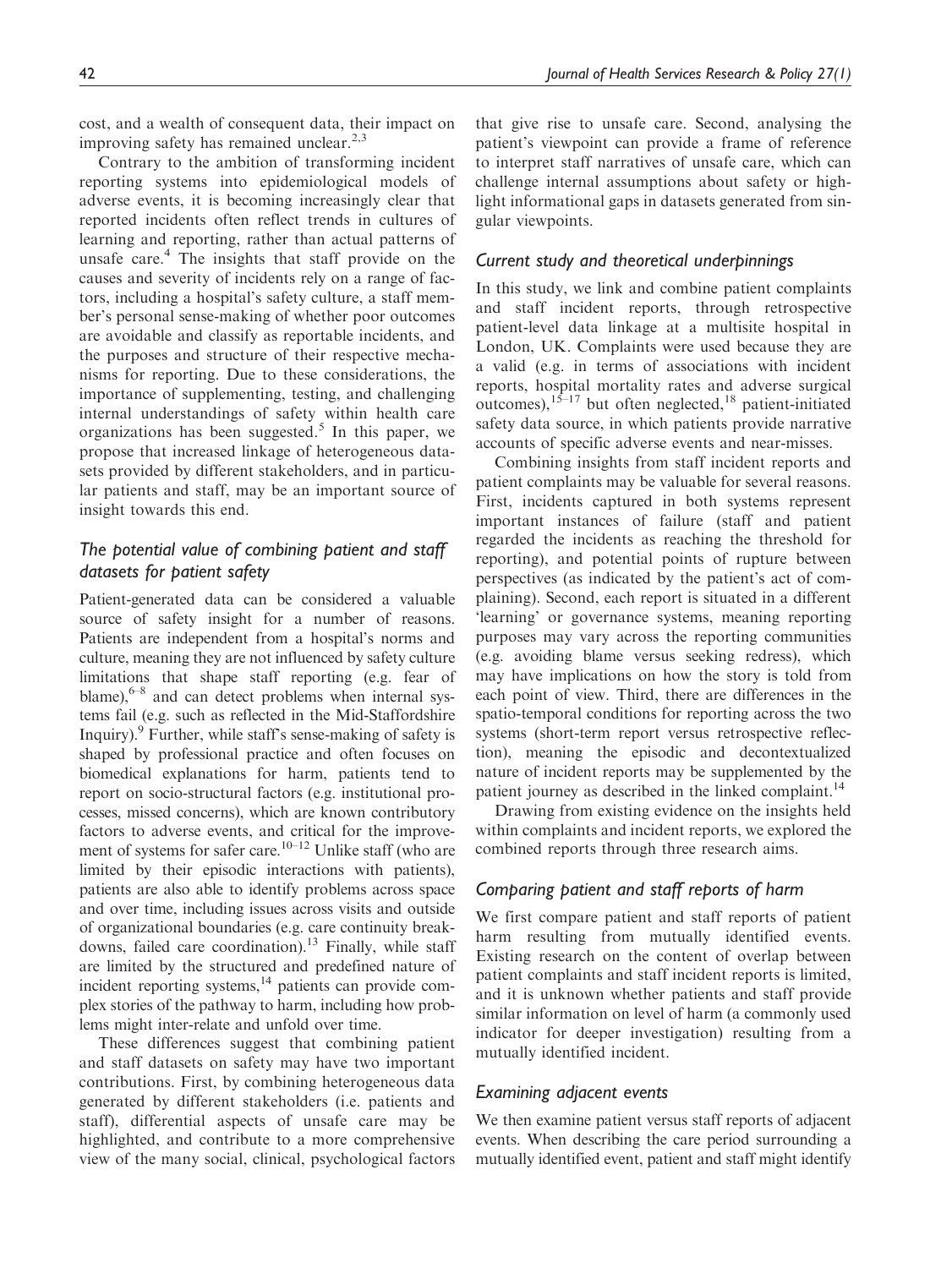surrounding events that contributed to harm but were missed by the other party. Patient complaints regularly refer to multiple distinct but related events in their journeys of care,<sup>13</sup> whereas staff incident reports describe events in isolation – a function of their episodic interaction with individual patients.7 This means patients can report on important determinants of harm that staff are unable to account for, including events that are invisible to staff (that is, events that occur outside organizational boundaries). Similarly, staff can also observe and report additional events surrounding mutually identified events that patients did not witness (e.g. internal systems issues). We refer to these as 'adjacent events' and explore to what extent patient and staff report these and how critical they are in terms of subsequent harm.

## Combining descriptions of mutually identified events

We finally explore the supplementary value of integrating patient and staff reports of mutually identified events. When patients and staff describe the same event (what we term 'mutually identified events'), they may provide divergent descriptions of how incidents were caused due to discrepant situation and role demands. For example, staff may be tended to limit disclosure due to a hospital's poor safety culture (e.g. fear of blame), $\delta$  or omit difficult-to-identify problems (e.g. omissions, patient misunderstanding). In contrast, patient accounts are independent from a hospital's norms and culture, and their complaints often highlight complex social and systems factors, $^{11}$  but could also underestimate inherent procedural risk factors, or blame staff unjustly (e.g. racist complaints).

# Methods

## Study setting

This study was conducted at a large multi-site teaching hospital in England. This setting includes five acute sites and a range of community services. The hospital is one of the largest in the country with respect to health care provision (approximately 1.5 million patients per year), with a yearly average of 1,134 complaints in the past five years, and an average incident reporting rate of 45.6 per 1,000 bed days between October 2018 and April 2019.

#### Data characteristics and preparation

Table 1 presents the key characteristics of staff incident reports, named 'Patient Safety Incidents' (PSIs) in the English National Health Service (NHS), and patient complaints. For each patient with a recorded complaint between April 2014 and March 2019 ( $n = 5,265$ ), PSI records were searched to identify incidents reported by staff. Full details of these datasets and how they were linked can be found in the Online Supplement 1.

Linked complaints were operationalized as all complaints that described at least one incident that directly matched a staff incident report (i.e. a mutually identified event) based on the incident date, location, and a manual content review of the incident description.

As complaints often report on multiple – and potentially inter-related - problems, we further included any descriptions of events before or after a mutually identified event that were captured in linked complaints (i.e. patient-reported adjacent events). Similarly, for staff incident reports, we also extracted any incidents within the same timeframe of a mutually identified event that were not captured in the linked complaint (i.e. staff-reported adjacent events).

In short, mutually identified events were operationalized as (perceived) errors or omissions reported by both the patient (in their complaint) and staff (in their incident report). Adjacent events were operationalized as (perceived) errors or omissions that occurred within the timeframe of a mutually identified event (as set out in the complaint), but were only reported by one

Table 1. Key characteristics of datasets used in this study.

|                                  | Definition                                                                                                                                                                                         | Primary function for patient safety                                                                                                                                                                                                                                               |
|----------------------------------|----------------------------------------------------------------------------------------------------------------------------------------------------------------------------------------------------|-----------------------------------------------------------------------------------------------------------------------------------------------------------------------------------------------------------------------------------------------------------------------------------|
| Patient Safety<br>Incident (PSI) | A short report typically submitted by<br>frontline staff to record 'any unin-<br>tended or unexpected incident which<br>could have, or did, lead to harm for                                       | I. Local: To trigger investigations into critical incidents<br>within a care setting (e.g. when a PSI has resulted in<br>significant harm or is considered a Serious Incident).<br>2. National: To monitor incidents across institutions and<br>inform national priority setting. |
|                                  | one or more patients receiving<br>healthcare. <sup>19(p.2)</sup>                                                                                                                                   |                                                                                                                                                                                                                                                                                   |
| Patient complaint                | A complex narrative submitted by<br>patients and families to report on<br>perceived failures of healthcare<br>delivery - primarily to drive quality<br>improvement and seek answers. <sup>18</sup> | I. Local: Complaints are formally investigated by the<br>recipient hospital to identify whether reported con-<br>cerns were well-founded and require action.<br>2. National: To monitor problem themes and service<br>areas reported in complaints across institutions            |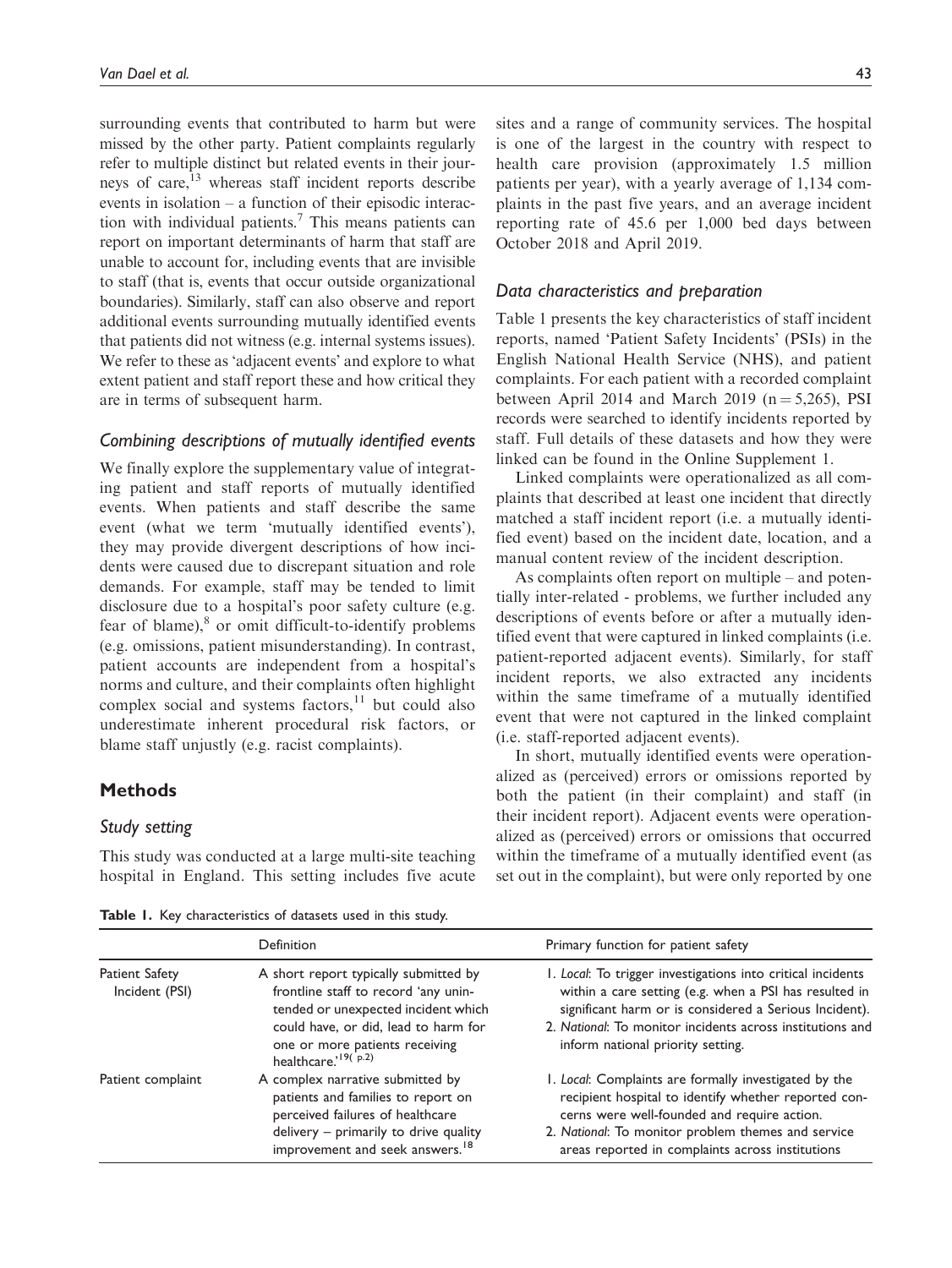party (i.e. in a staff incident report or in a patient's complaint).

All mutually identified and adjacent events were extracted from complaint letters and the hospital data system for further coding and analysis.

# Coding framework

To enable aggregated comparisons between the datasets, patient and staff descriptions were codified using standardised protocols (Table 2).

To examine whether patients and staff generally reported similar problem themes behind mutually identified events, free-text descriptions were categorized based on a high-level tri-partite distinction (clinical, management, relationship) derived from wider healthcare delivery theory and practice.<sup>20</sup> These three domains were considered sufficiently broad and exhaustive to apply to both datasets (as confirmed by the inter-rater reliability results reported below).

To identify and map more detailed characteristics of patient versus staff descriptions, lower-level categories were used validated protocols specific to each dataset. Specifically, the existing English NHS' National Reporting and Learning System's problem categories were used for staff incident reports. The Healthcare Complaints Analysis Tool  $(HCAT),^{20}$  a psychometrically reliable and theoretically informed framework for analysing complaints, was used to codify problem categories as described in complaints.

The NRLS and HCAT taxonomies were also used to classify levels of reported harm for staff versus patient reports. The levels of harm in HCAT are derived from the NRLS' defined levels of harm, meaning harm severity was directly comparable between the two datasets.

## Coding reliability

All patient and staff reports were analysed by the main author (JD). To evaluate coding reliability, 127 events, including 60 staff reports (10.5% of all staff reports) and 108 patient reports (10.5% of all patient reports), were also coded by a second health policy researcher (KS). Events were extracted from a randomly selected sample of 35 complaints (8.7% of all complaints) and coding was blinded between coders. Domain and problem category were tested using Gwet's AC1 (which corrects for problem distribution). Harm was tested using weighted kappa. Reports with insufficient information on harm were coded as 'n/a' and excluded from the test. Near-misses were included as 'no harm'.

Gwet's AC1 for domains and problem categories applied to patient reports ( $n = 108$ ) found AC1 = 0.69

Table 2. Classifications used for patient and staff reported events.

| Code                       | Description                                                                                                                                                                                                                                                                                          |  |
|----------------------------|------------------------------------------------------------------------------------------------------------------------------------------------------------------------------------------------------------------------------------------------------------------------------------------------------|--|
| Reporter type              | Who reported this event?                                                                                                                                                                                                                                                                             |  |
|                            | Both (i.e. mutually identified event)                                                                                                                                                                                                                                                                |  |
|                            | Patient-only (i.e. an adjacent event reported only by the patient)                                                                                                                                                                                                                                   |  |
|                            | Staff-only (i.e. an adjacent event reported only by staff)                                                                                                                                                                                                                                           |  |
| Problem domain             | What does the patient or staff report describe as the overall problem domain of the event?                                                                                                                                                                                                           |  |
|                            | Clinical: Issues relating to the quality and safety of clinical and nursing care                                                                                                                                                                                                                     |  |
|                            | Management: Issues relating to the environment and organisation within which                                                                                                                                                                                                                         |  |
|                            | health care is provided                                                                                                                                                                                                                                                                              |  |
|                            | Relationship: Issues relating to the behaviour of any member of staff towards patients or vice versa                                                                                                                                                                                                 |  |
| Problem category           | What is the specific problem category reported by staff?                                                                                                                                                                                                                                             |  |
|                            | Blood transfusion; communication. diagnosis. diagnostics and investigations. discharge. implementation of<br>care. infrastructure. labour and delivery. medical device or equipment. medication. operation or proce-<br>dures. patient information. pressure ulcer. slips, trips, or falls. transfer |  |
|                            | What is the specific problem category reported by the patient?                                                                                                                                                                                                                                       |  |
|                            | Quality; safety. environment. institutional. listening. communication. respect and rights                                                                                                                                                                                                            |  |
| Level of harm <sup>a</sup> | What is the level of harm reported in the patient or staff report as a result of the described event?                                                                                                                                                                                                |  |
|                            | Near-miss: Potential for harm, but this was prevented                                                                                                                                                                                                                                                |  |
|                            | No harm: No harm                                                                                                                                                                                                                                                                                     |  |
|                            | Low: Minimal harm requiring extra observation or minor treatment                                                                                                                                                                                                                                     |  |
|                            | Moderate: Short-term harm requiring further treatment or surgery                                                                                                                                                                                                                                     |  |
|                            | Major: Permanent or long-term harm                                                                                                                                                                                                                                                                   |  |
|                            | Death: Patient death                                                                                                                                                                                                                                                                                 |  |
|                            | N/A: Insufficient information on harm is reported                                                                                                                                                                                                                                                    |  |

<sup>a</sup>In complaints, harm was only recorded if an event was explicitly described as (at least partially) causing harm. In some cases, multiple events together led to a certain level of harm (e.g. both coded at the same level).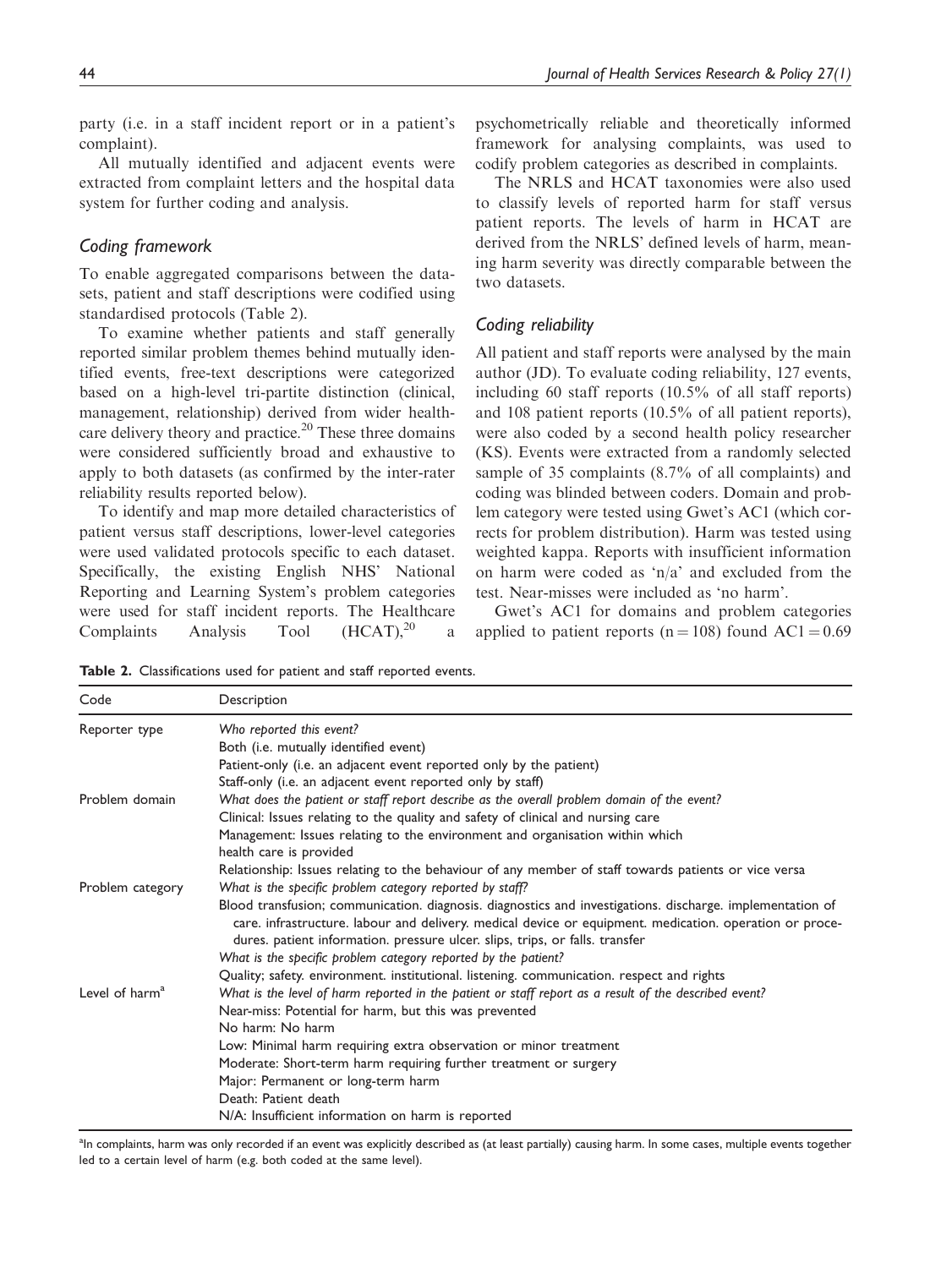(95% CI, 0.59 to 0.81) and AC1 = 0.55 (95% CI, 0.44 to 0.66), respectively. Weighted kappa for level of harm in patient reports (n = 101) found  $\kappa = 0.63$ , z = 9.98. Gwet's AC1 for problem domains applied to staff reports (n = 60) indicated AC1 = 0.78 (95% CI, 0.64 to 0.91). Rater disagreement on whether events were correctly matched occurred in one out of 41 mutually identified events (2.4%).

## Analysis process

Characteristics of overlap between complaints and staff incident reports. To examine what types of staff incident reports were more likely to have an overlapping complaint, chi-square tests of independence were generated to test associations between the presence of a complaint and hospital-reported data on incident type, severity (e.g., Serious Incident or not), and level of harm (full details in Online Supplement 1).

Comparing patient and staff reports of harm. We then examined differences between levels of harm attributed to mutually identified events. The association between level of harm reported by staff versus the patient for mutually identified events was calculated with Spearman's rho.

Examining adjacent events. Problem categories of adjacent events reported by patients versus reported by staff were examined based on frequencies of the codified problem categories. We further generated mosaic plots and chi-square tests of independence to explore associations between problem categories and resulting harm (reported in Online Supplement 2). Free-text reports of the sub-set of adjacent events that were associated with significant harm underwent thematic anal $y\sin^{21}$  to identify type of instances.

Combining descriptions of mutually identified events. We then compared patient and staff reports of mutually identified events to identify if, when, and how the patient and staff reports provide differential information on the same events. For each mutually identified event, we conducted a qualitative content analysis of the matched reports, which identified two main types of difference between patient and staff reports: those that were complementary ('complementary accounts') and those that were contesting ('contested stories'). Each mutually identified event was then labelled according to either of these types of difference (with the exception of a minority of comparative reports that were neither). Following a thematic analysis approach, $^{22}$  comparative descriptions of mutually identified events were then analysed in an iterative manner to develop subthemes within each type of difference. To indicate for what sorts of incidents reports were contested versus complementary, we have also reported problem category proportions (as codified with the standardized protocols in Table 2) of patient and staff reports within each type of difference.

Quantitative analyses and figures were produced using R software. Qualitative analyses were performed in Excel.

# **Results**

A total of 446 events were reported by both patients (in 402 (7.6%) of all 5,265 complaints) and staff (in 0.6% of all 81,077 staff reports). The NHS defines a Serious Incident regarding PSIs as one 'where the consequences to patients, families and carers, staff or organisations are so significant or the potential for learning is so great, that a heightened level of response is justified.<sup>23(p.7)</sup> The area of overlap between PSIs and complaints represented a critical area of investigation, with staff reports being 5.8 times more likely to be recorded as a Serious Incident by the hospital (compared to nonlinked PSIs) ( $\chi^2$  = 46.64, p < .001) (Online Supplement 1). Staff incident reports with a linked complaint were also significantly more likely to have been reported by staff as resulting in moderate ( $\chi^2$  = 230.96, p < .001), major  $(\chi^2 = 66.42, p < .001)$ , or catastrophic harm  $(\chi^2 = 169.91, p < .001)$  compared to reports without an overlapping patient complaint.

Of all 446 mutually identified events, 123 staff reports (27.6%) were instigated by patient concerns, indicating these might have otherwise been missed.

Of 909 complaints initially linked at the patient level, 507 complaints were excluded due to an absence of a matching incident  $(n = 363)$  (despite reporting on the same patient and care period), incorrect patient linkage  $(n = 107)$  (e.g. same name, different patient), missing or incomplete records  $(n = 21)$  and not being submitted by patients ( $n = 16$ ) (e.g. clinician complaint).

## Patient versus staff reports of harm

Spearman's rho revealed a moderate association between staff- and patient-reported harm of mutually identified events  $(r_s = 0.42, p < 0.001)$  (near-misses were included as 'no harm'). patients reported higher harm than staff in 266 (59.6%) events. All events reported as major harm or death by staff were also reported as such by the patient. In contrast, of all 78 mutually identified events reported by patients as resulting in major harm or death, 69.2% were reported by staff as a no harm, low harm, or a near miss.

Specifically, patients reported the following harm levels: near (12.3%), no harm (5.8%), low (32.1%), moderate (26.7%), major (12.6%), and catastrophic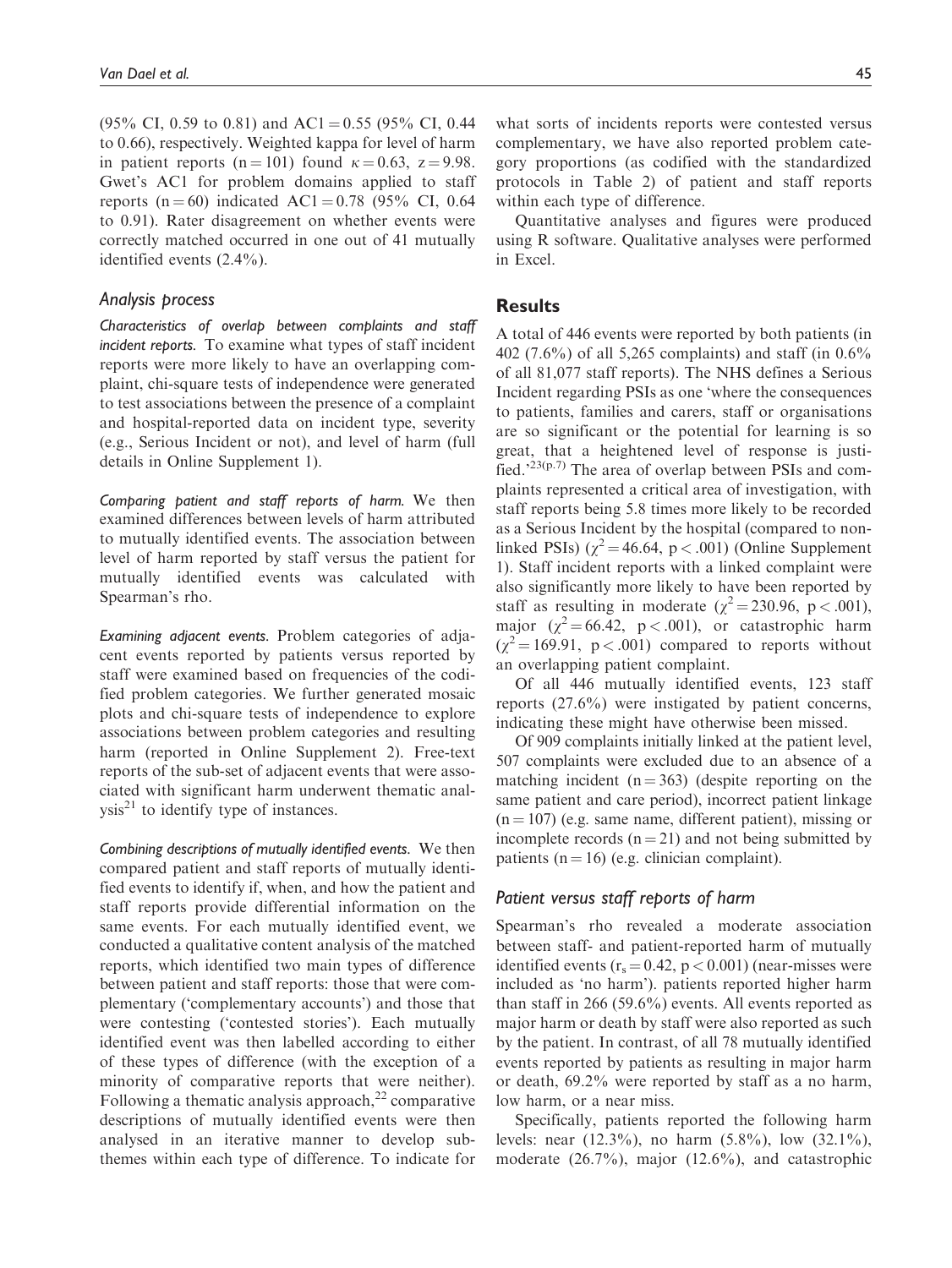$(4.9\%)$ . Twenty-five events  $(5.6\%)$  did not include a (sufficient) information on harm. Staff reported: nearmiss (7.8%), no harm (50.9%), low (29.8%), moderate  $(8.5\%)$ , major  $(1.1\%)$ , and catastrophic  $(1.8\%)$ .

Examples of low-staff, high-patient reported harm included: kidney failure, organ perforation, permanent disability and death. In such cases, patients described longer-term harm or attributed poor outcomes to hospital failure where staff did not.

# Patient versus staff reports of adjacent events

Patients reported a total of 582 adjacent events in linked complaint narratives (i.e. missed by staff), in contrast to only 127 adjacent events reported by staff across the same time period (i.e. missed by patients).

Adjacent events reported only by patients were: safety (18.6%), institutional (18.2%), quality (17.7%), communication (17.2%), respect and rights (13.4%), listening (8.6%) and environment problems (6.4%). Of all adjacent events reported only by patients, 23.5% were described as causing or contributing to significant harm (moderate, major or death).

Safety and listening problems were associated with a higher frequency of significant harm as reported in complaints ( $p < 0.001$ ). Safety problems often included clinical omissions: 'I was discharged without a scan'. 'they forgot to administer my required dosage'. Listening problems included missed warning signals (e.g. occurring before a mutually identified event): 'his screams of pain were ignored', 'my symptoms were dismissed', 'no one believed me'.

Adjacent events reported only by staff were mainly: medication (23.6%), diagnostics (11.8%), implementation of care  $(10.2\%)$ , pressure ulcers  $(10.2\%)$ , patient falls  $(9.4\%)$ , and infection control  $(7.1\%)$ . Of all adjacent events reported only by staff, only 0.8% were described as resulting in significant harm.

Mosaic plots presenting the association between problem type and harm of adjacent events reported only by patients, or only by staff, can be found in Online Supplement 2.

# Patient versus staff reports of mutually identified events

Patients and staff generally reported the same problem domains ( $n = 391, 87.7\%$ ) underlying mutually identified events. These were *clinical* ( $n = 260, 58.3\%$ ), management  $(n = 106, 23.8\%)$ , and rarely *relationship*  $(n = 25, 5.6\%)$ . Problem domains of patient and staff reports differed in 55 (12.3%) cases - for example, where a staff strictly reports a missed diagnosis *(clini*cal) while the patient describes that the doctor dismissed their symptoms (relationship).

Yet, comparative analysis of the free-text descriptions of these events revealed that even when describing the same overall problem domains, patient and staff provide different explanations as to how these problems occurred. Such differences could largely be divided into *complementary accounts*  $(n = 115, 25.8\%$  of mutually identified events) and contested stories  $(n = 204, 45.7\%$  of mutually identified events).

Complementary accounts. Out of 446 mutually identified events, 115 (25.8%) generated complementary patient and staff accounts (i.e. combining towards a complete explanation of an event). Complementary accounts typically described protracted events: events that originate from an earlier, unnoticed error or omission (e.g. failed communication, coordination breakdowns between departments). In these cases, patients typically described consequences of difficult-to-identify failures on their overall care pathway, while staff reports retrospectively examined and described necessary detail on how a care omission or error had occurred.

For example, in one case the patient wrote 'although my scan was taken two months ago, I only received the diagnosis yesterday' while staff wrote 'reading through the patient notes, it appears the scan showed a mass, but no alert was sent to the urologist at the time'.

Corresponding with this, patients were the first to detect the failure in 44.3% of complementary accounts, often through identifying breakdowns in their care journey (i.e. patient-privileged information). For example, patient phrases included: 'Dr X did not inform Dr Y of test results', 'they incorrectly wrote to my GP that I had received the test', 'a second opinion confirmed that the diagnosis had been missed'.

In comparison, staff reports revealed retrospective information on how such breakdowns were originally caused internally (e.g. incorrect documentation. failed internal coordination) (i.e. staff-privileged information). Example staff phrases include: 'it appears no biopsy material was sent to the lab', 'the wrong medication was received from the pharmacy', 'error in reporting of test results on a previous visit'.

Overall, patients typically provided complementary insights in events reported by staff as problems with *implementation of care* ( $n = 39, 33.9\%$  of complementary accounts), diagnostics and investigations  $(n = 27,$ 23.5%), delayed operations or procedures  $(n = 14,$ 12.1%) and *diagnosis* ( $n = 12$ , 10.4%). Patient reports with complementary insights were categorized as *insti*tutional processes  $(n = 24, 36.5\%$  of complementary accounts), *safety* ( $n = 40$ , 34.8%) and *quality* of care  $(n = 18, 15.7\%)$  events. Staff reported significant harm in 9 (8.0%) events while patients reported significant harm in 42 (37.2%) events. Differences were typically due to patients providing a longer-term account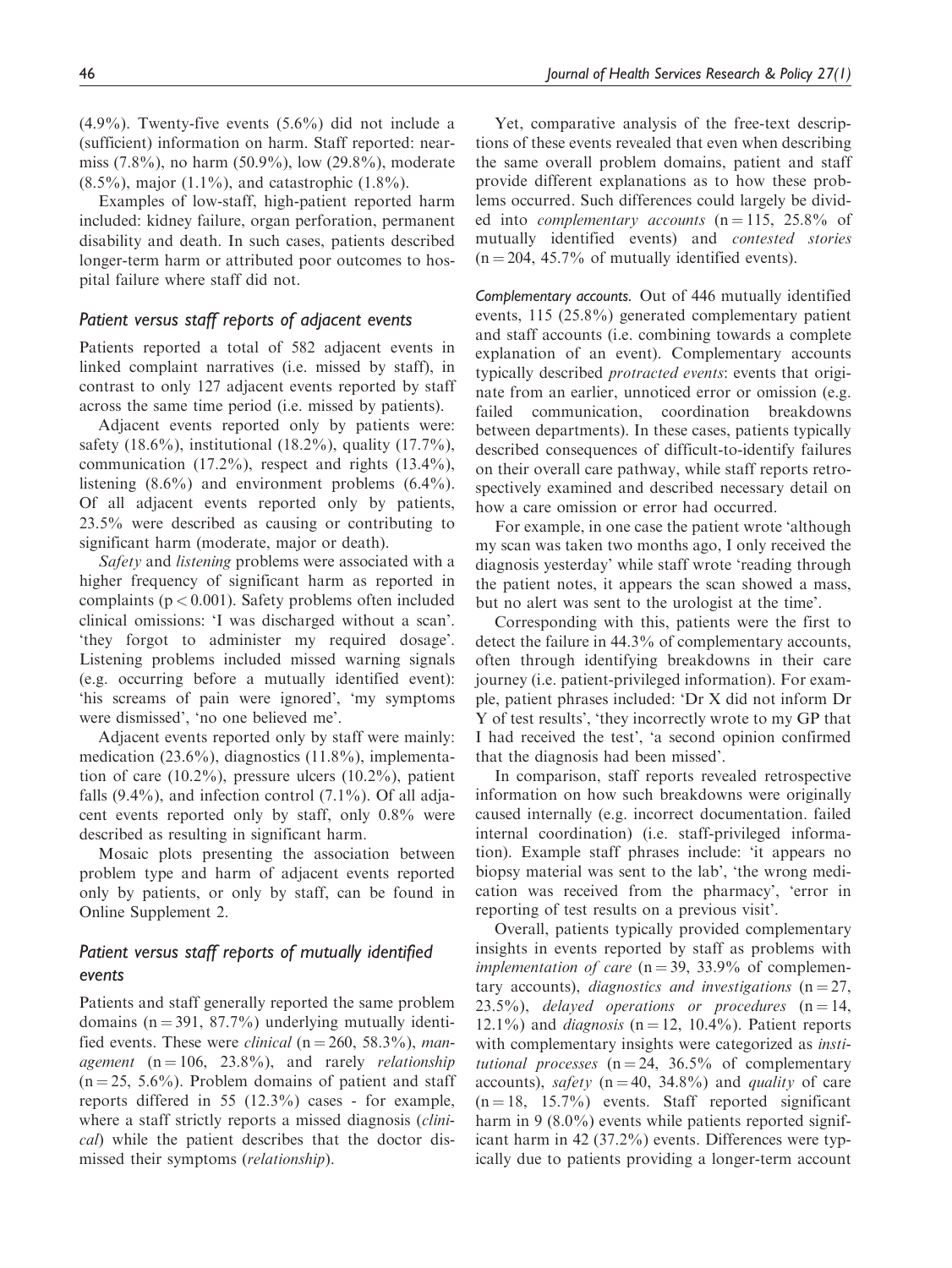of harm – for example, progressed cancer due to a significant delay.

Contested stories. Of 446 mutually identified events, 204 events (45.7%) generated contested insights on why problems occurred. Contested insights were primarily identified when reports discussed co-witnessed failures (e.g. patient falls, labour incidents), tightly coupled errors, $24$  events where negative outcome are clearly linked to an error (e.g. medication error, patient wounds), or significant but unexplained harm (e.g. surgical complications, failure to rescue).

In such cases, patients tended to ascribe responsibility to either staff or the wider hospital while staff reports appeared to minimize or externalize blame. For example, when describing labour incidents, staff reported poor outcomes without referring to aspects of care delivery that may have caused such outcomes: e.g. 'unexplained stillbirth', '3rd-degree tear'. In contrast, patients provided detailed accounts of staff behaviour, clinical decision making and social interactions: e.g. 'the senior doctor had to take over the delivery after three failed times', 'I felt like I was forced to consent'.

In some cases (e.g. often in cases of patient falls), patients and staff appeared to blame each other. For example, staff wrote: 'patient kept walking around and fell after several attempts to put him back in bed', while the patient wrote: 'the nurse refused to help me go to the toilet'.

In cases where harm was evident but unexplained (e.g. surgical complications, failure to rescue), patients implied hospital or staff liability, and demanded a deeper investigation: e.g. 'I just need to know what happened', 'I still have not had any answers'. While staff tended to minimize failures, representing poor outcomes as inherent to clinical uncertainty. $^{25}$  For example, staff wrote 'unexpected return to the theatre for small obstruction, a simple revision was performed, good post-operative recovery', while the patient 'I was failed by my surgeon'.

Overall, contested insights in mutually identified events were typically identified in events reported by staff as problems with *labour and delivery*  $(n = 54,$ 26.5% of contested reports), *patient falls*  $(n = 50,$ 24.5%), medication ( $n = 37$ , 18.1%) and surgical com*plications* ( $n = 31, 15.2\%$ ). Patient reports were mostly categorized as *safety* ( $n = 127$ , 62.2% of contested reports) and *quality* of care  $(n = 42, 20.6%)$  events. Events with contesting accounts involved relatively high levels of harm: staff reported significant harm in 36 cases versus patients in 122 cases. This typically resulted from contrasting views on whether harm could be attributed to errors or omissions – for example, harm due to inherent risk (staff) versus due to surgical error (patient).

# **Discussion**

Incidents where complaints and incident reports overlapped represented a small but critical area of investigation, with disproportionately severe or high-harm incidents. When reporting on mutually identified events, patients often described higher harm than staff, included adjacent events not captured by staff, and provided complementary or contested details on the causes of unsafe care. Our findings reinforce the growing recognition that patient perspectives can contribute to the traditionally staff-driven lens on patient safety, $2<sup>1</sup>$  and call for greater patient involvement in incident monitoring and investigation. Our findings have several implications for research and practice.

First, while the overlap was small, linked complaints and incident reports represented critical incidents (e.g. Serious Incidents, high levels of harm). Moreover, overlapping reports often reflected a point of rupture in patient and staff perspectives on the causes of harm ('contested stories'). The high-severity and disputed nature of this overlap suggests the potential of using patient-level data linkage of complaints and incident reports to identify critical incidents where patient involvement is needed. Identifying overlaps could further help distinguish low-frequency - but serious - incidents amongst a wealth of more mundane incident reports (which comprise the majority of incident reporting systems).<sup>26</sup>

Second, corresponding with systems and human factors approaches to incident analysis,  $4.27$  our findings demonstrate that the linkage of safety events to complaints offers the opportunity of gathering occurrences preceding or following mutually identified events that are not reported within incident reporting systems, but are captured in the narrative style of complaints. This includes 'softer' or less visible aspects of unsafe care which taxonomies in incident reporting systems are not necessarily set out to capture. In particular, our findings demonstrate that linked complaints can reveal listening failures (i.e. ignored warning signals, patient dismissal) and clinical omissions preceding high-harm clinical events which do not tend to be captured in the incident reporting system. This illustrates how patient-reported narratives can complement the predefined and relatively clinically-focused content of staff incident reports to provide greater insight into the web of (potentially) inter-related problems that contribute to harm.

Third, our findings demonstrate that even when patients and staff identify the same problem themes, narrative explanations of why these problems occur can still differ and both be relevant to learning. This notion is not always reflected in quality improvement literature, which tends to measure the value of free-text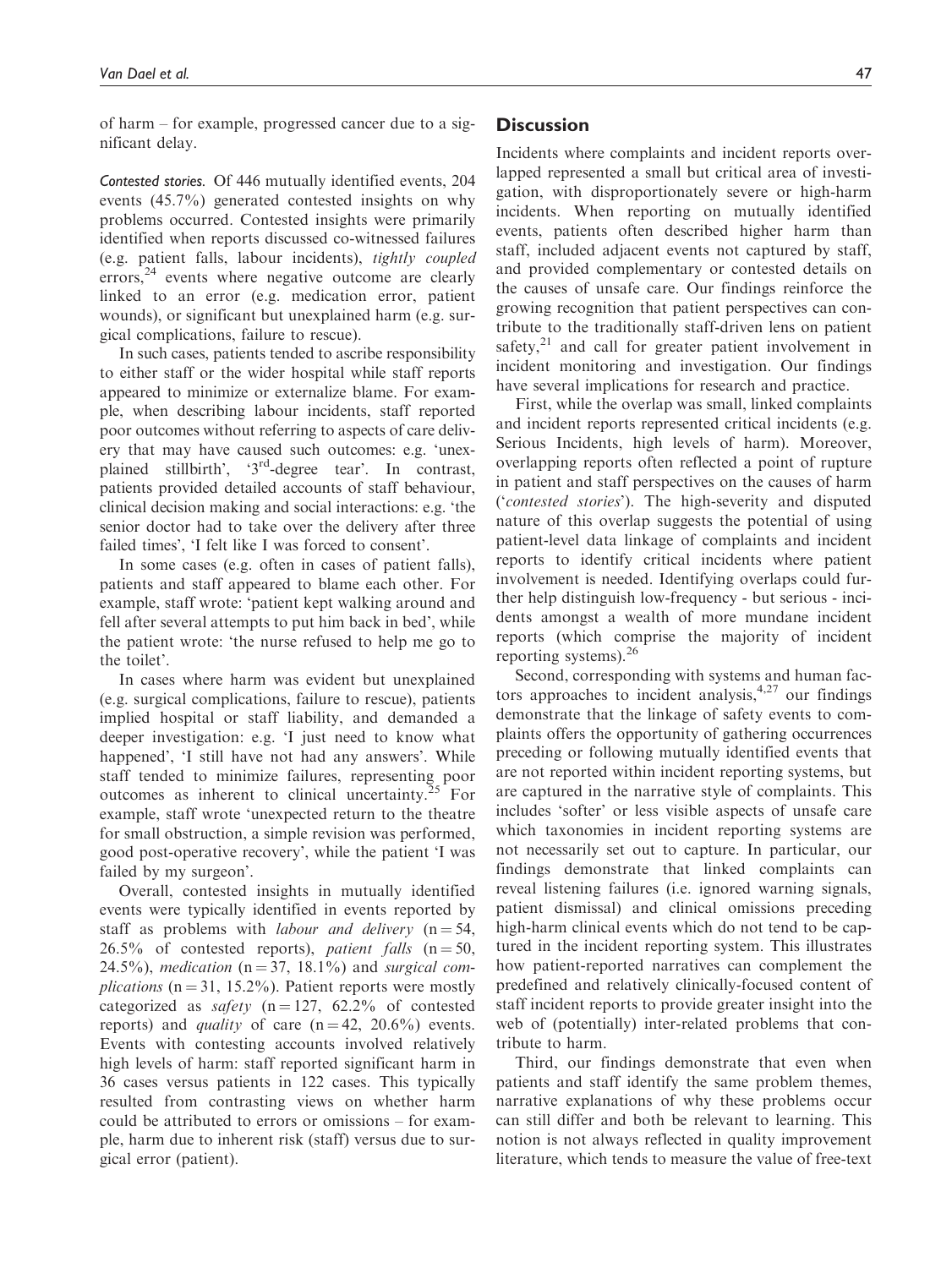datasets by their ability to identify unique themes (relative to existing data repositories) (e.g. Levtzion-Korach et al). $2\overline{8}$  Contrarily, our study shows the value of triangulating different datasets that capture the same occurrences, but from a different angle. Taking notice of discrepancies between patient and staff stories of unsafe care is critical as it can indicate the extent to which the patients' experiences and needs have been understood.

Fourth, given that nearly three-quarters of patient reports of significant harm (moderate, major or death) were reported as no or low harm by staff, our results call for further research into patient-reported harm as an additional safety monitoring mechanism. Although this might increase the rate of false positives, it would reduce the risk of leaving critical incidents unchecked. An external measure of harm, from a reporter who is independent from a hospital's safety culture, would further help address the paradox that incidentreporting systems might be least effective in the settings where they are most needed (e.g. due to poor culture and fear or blame), as vividly demonstrated in recent safety scandals.

# Limitations

There are four main limitations in our study. First, problem categories of staff reports included in this study were directly extracted from staff reports, rather than coded by the researchers. Although this aligned with the aim of this study (i.e. which examined reporting behaviour rather than event epidemiology), classifications of staff reports may not always be reliable or accurately reflect the content within free-text descriptions.

Second, it is unclear to what extent adjacent events were actually directly related. As we conceptualized 'adjacent events' as any additional event occurring within the time period as described in the complaint, it is expected that the number of patient-reported adjacent events was somewhat higher than staff-reported adjacent events. Further, in line with our argument for linking datasets, the different time-points for reporting between complaints and incident reports will have influenced perceived causes for incidents. Nevertheless, this approach provides the opportunity to increasingly map all the potential factors that might be relevant to safety, and addresses the muchneeded data gap on the pathways to harm (i.e. over time and across settings).

Third, some incidents may originally have been reported as higher or lower harm by staff. In English health care settings, the initially reported level of harm may be adjusted by the hospital if a subsequent investigation suggests a different degree of harm. Since all incidents were extracted at least two months after reporting dates, data included in our study therefore represents final harm according to the hospital. On the other hand, this may be considered more comparable to harm reported in complaints, which are submitted retrospectively.

Fourth, in line with the aims and theoretical rationale, this study relies on each reporter's perception of an incident. This means it is unclear which report provides a more 'accurate' depiction of past events. Although some may regard this as a limitation, we have argued that incidents are inherently social and multi-faceted, and that their interpretation will always rely to some degree on a particular viewpoint and socio-cultural context. Patient and staff insights therefore require triangulation for comprehensive safety analysis.

# Conclusion

To achieve a comprehensive understanding of the many factors that may contribute to harm, and to identify potential informational gaps in individual learning systems, it is critical to link and combine insights gained through different reporting systems, generated by heterogeneous stakeholders. This study has demonstrated the value of using patient complaints to supplement, test, and challenge staff reports, providing insight on adjacent problems in their care pathway, and providing differential, and often contested, narratives of why problems occurred. Accordingly, we propose that a more holistic analysis of safety incidents can be achieved through better integration of patient and staff insights on unsafe care, such as through increased data linkage and integration of their respective reporting datasets.

## Acknowledgements

The research was enabled by the Imperial Clinical Analytics Research and Evaluation (iCARE) environment and used the iCARE team and data resources (https://imperialbrc.nih r.ac.uk/facilities/icare/).

#### Declaration of conflicting interests

The author(s) declare that there is no conflict of interest.

#### Ethics approval

Ethics approval was not required for this original research article.

#### Funding

The author(s) disclosed receipt of the following financial support for the research, authorship, and/or publication of this article: The research was funded by the National Institute for Health Research (NIHR) Imperial Patient Safety Translational Research Centre (grant reference number